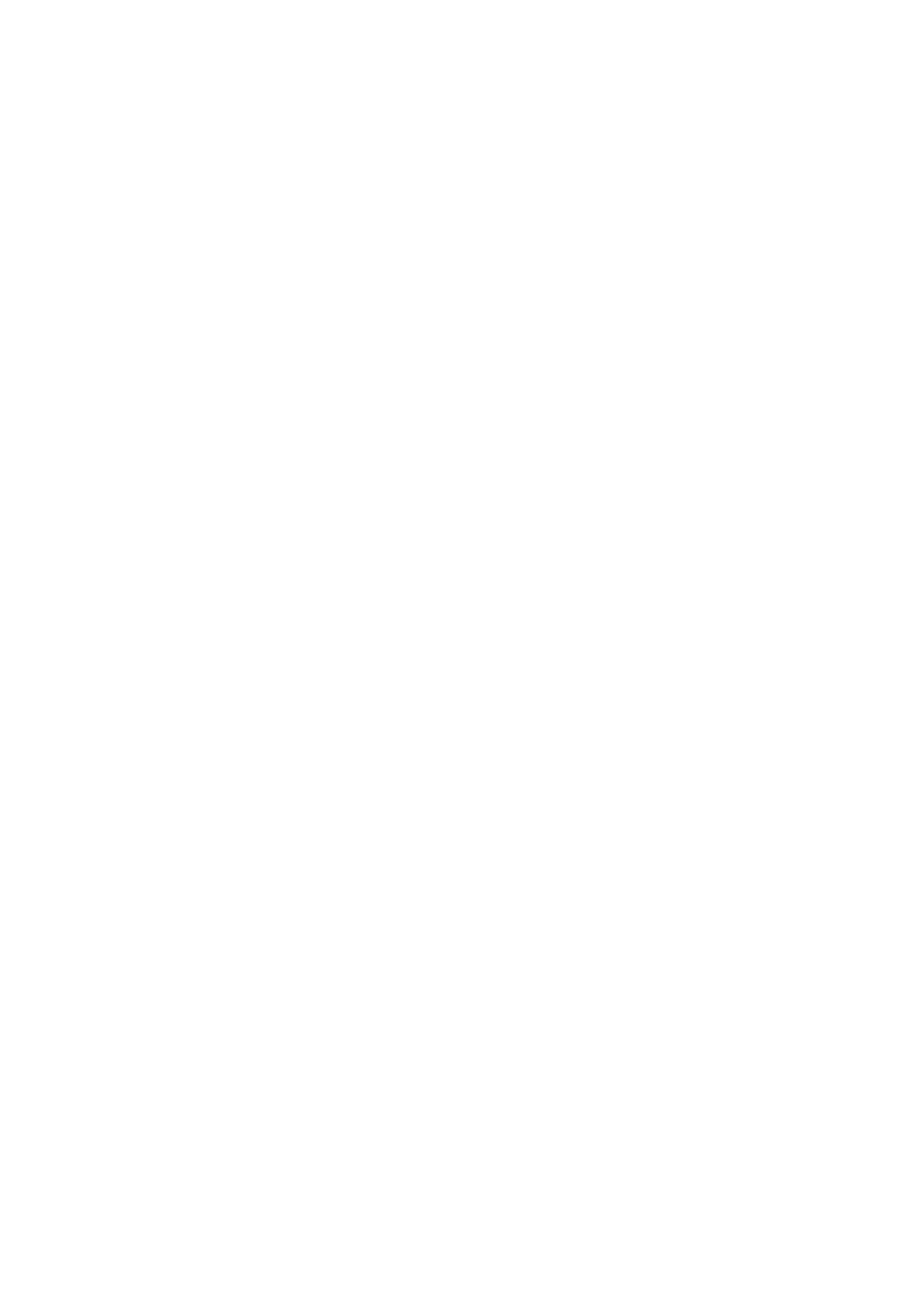The author assumes no responsibility for any errors or omissions that may appear in this document nor does it make a commitment to update the information contained herein.

Third-party brands and names are the property of their respective owners.

Sound Blaster is a registered trademark of Creative Technology Ltd in the United States and certain other countries. Sound Blaster-LINK and SB-LINK are trademarks of Creative Technology Ltd.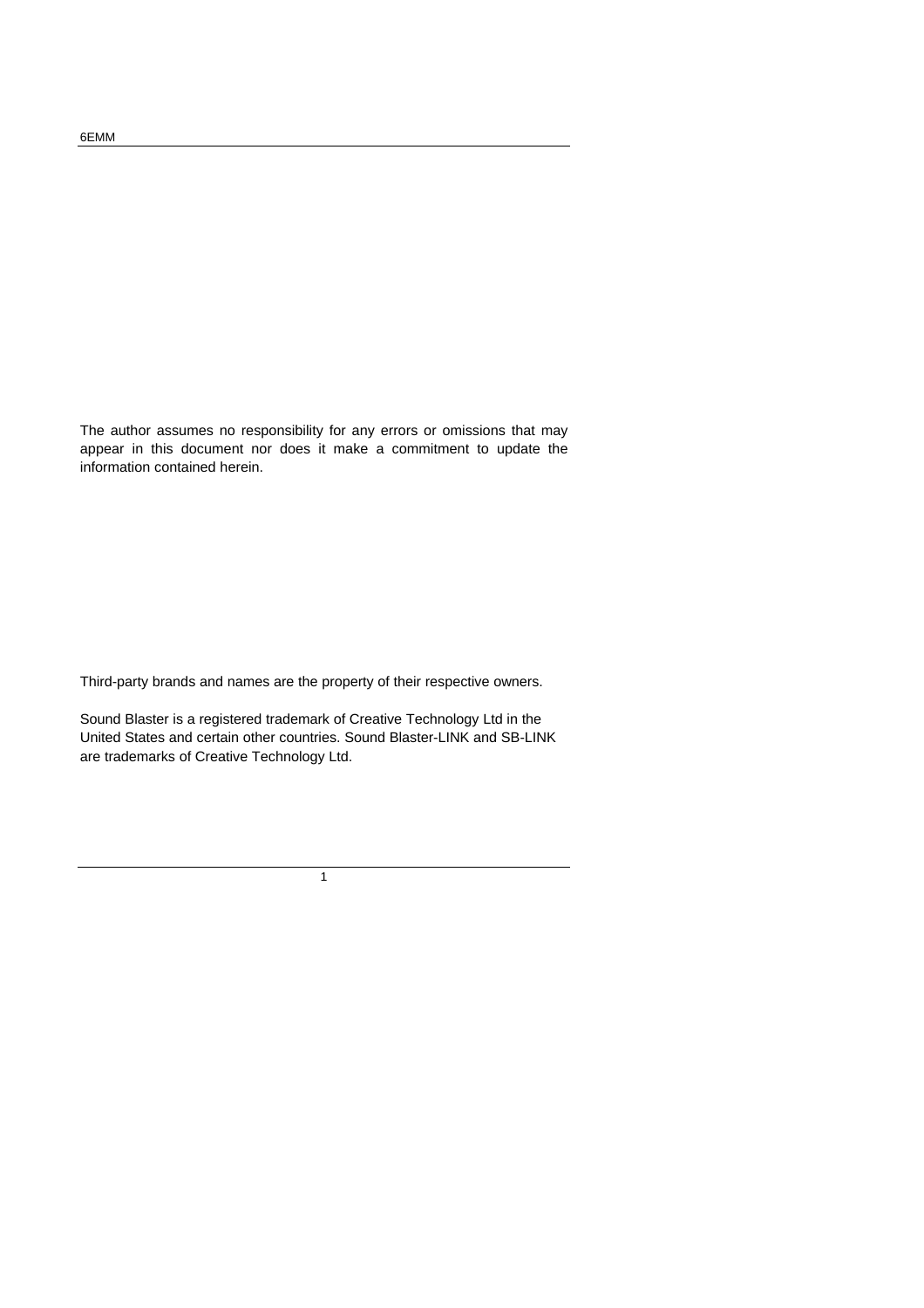# MAY 5, 1998 Taipei, Taiwan **I. Quick Installation Guide :**

### **CPU SPEED SETUP**

The default system bus speed is 66.6MHz. The user can change the DIP SWITCH **(SW)** selection to set up the CPU speed for 200 - 633MHz processor.  $\bullet^*$  The CPU speed must match with the frequency RATIO. It will cause **system hanging up if the frequency RATIO is higher than that of CPU.**

| DIP SWITCH (SW) |                |            |                         | FREQ.        | EXT.CLK.   | INT.CLK.   |                                 |
|-----------------|----------------|------------|-------------------------|--------------|------------|------------|---------------------------------|
| 1               | $\overline{2}$ | 3          | $\overline{\mathbf{4}}$ | <b>RATIO</b> | <b>MHz</b> | <b>MHz</b> | CPU Type                        |
| ON              | <b>OFF</b>     | ON         | <b>ON</b>               | 3            | 66         | 200        | Pentium <sup>®</sup> II 200 MHz |
| <b>OFF</b>      | <b>OFF</b>     | ON         | <b>ON</b>               | 3.5          | 66         | 233        | Pentium <sup>®</sup> II 233 MHz |
| ON              | ON             | OFF        | <b>ON</b>               | 4            | 66         | 266        | Pentium <sup>®</sup> II 266 MHz |
| <b>OFF</b>      | ON             | <b>OFF</b> | <b>ON</b>               | 4.5          | 66         | 300        | Pentium <sup>®</sup> II 300 MHz |
| ON              | OFF            | OFF        | ON                      | 5            | 66         | 333        | Pentium <sup>®</sup> II 333 MHz |
| <b>OFF</b>      | <b>OFF</b>     | <b>OFF</b> | ON                      | 5.5          | 66         | 366        | Pentium <sup>®</sup> II 366 MHz |

 $\bullet$  JP2, JP3, JP4 (Select the system speed; 666.6, 75, 83 MHz)

| <b>MAIN CLOCK</b> | JP4     | JP3     | JP <sub>2</sub> |
|-------------------|---------|---------|-----------------|
| 66MHz             | $1 - 2$ | $1 - 2$ | $1 - 2$         |
| 75MHz             | $1 - 2$ | $2 - 3$ | $1 - 2$         |
| 83MHz             | $2 - 3$ | $2 - 3$ | $2 - 3$         |

**¨Note: We don't recommend you to setup up your system speed up to 75 or 83 MHz because they, are not the standard spec. of pheriphrals. If you want to run 75 or 83 MHz in your system properly, it depends on your hardware**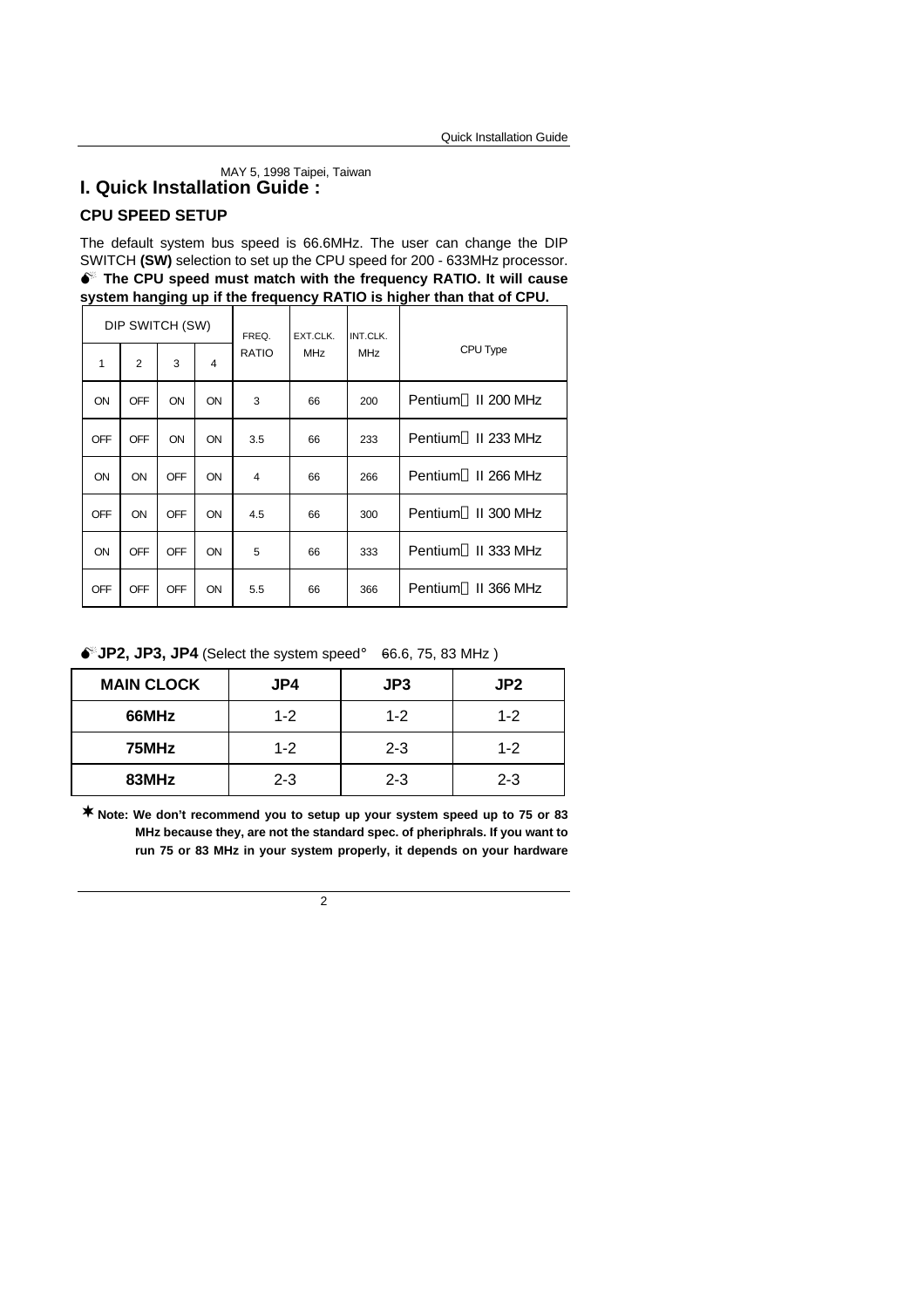**configurations: CPU, SDRAM, Cards, etc.**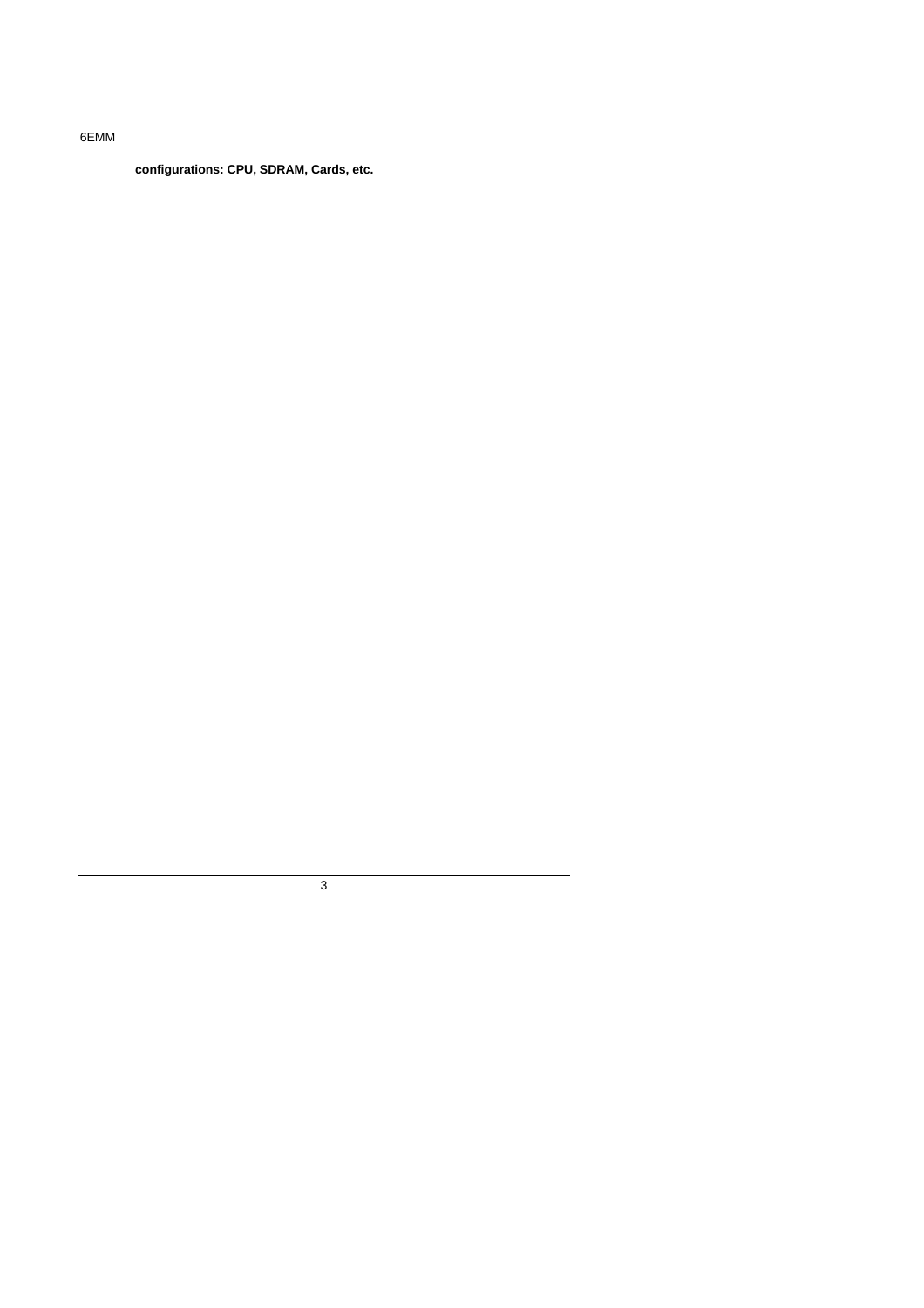1. Pentium® II 200 MHz / 66MHz FSB



2. Pentium<sup>®</sup> II 233MHz / 66MHz FSB



3. Pentium<sup>®</sup> II 266MHz / 66MHz FSB

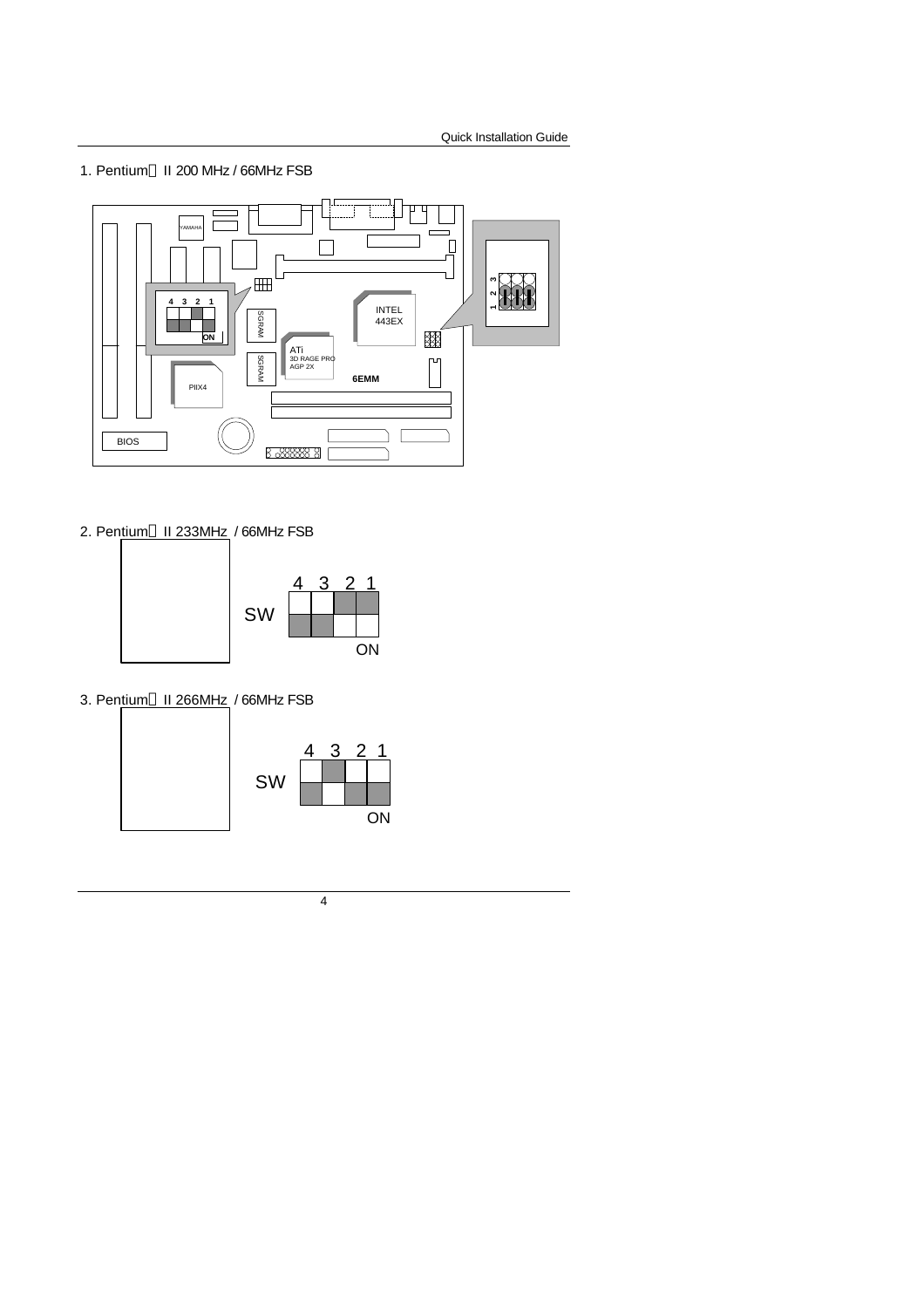### 4. Pentium® II 300MHz / 66MHz FSB



5. Pentium® II 333 MHz / 66MHz FSB



6. Pentium<sup>®</sup> II 366MHz / 66MHz FSB



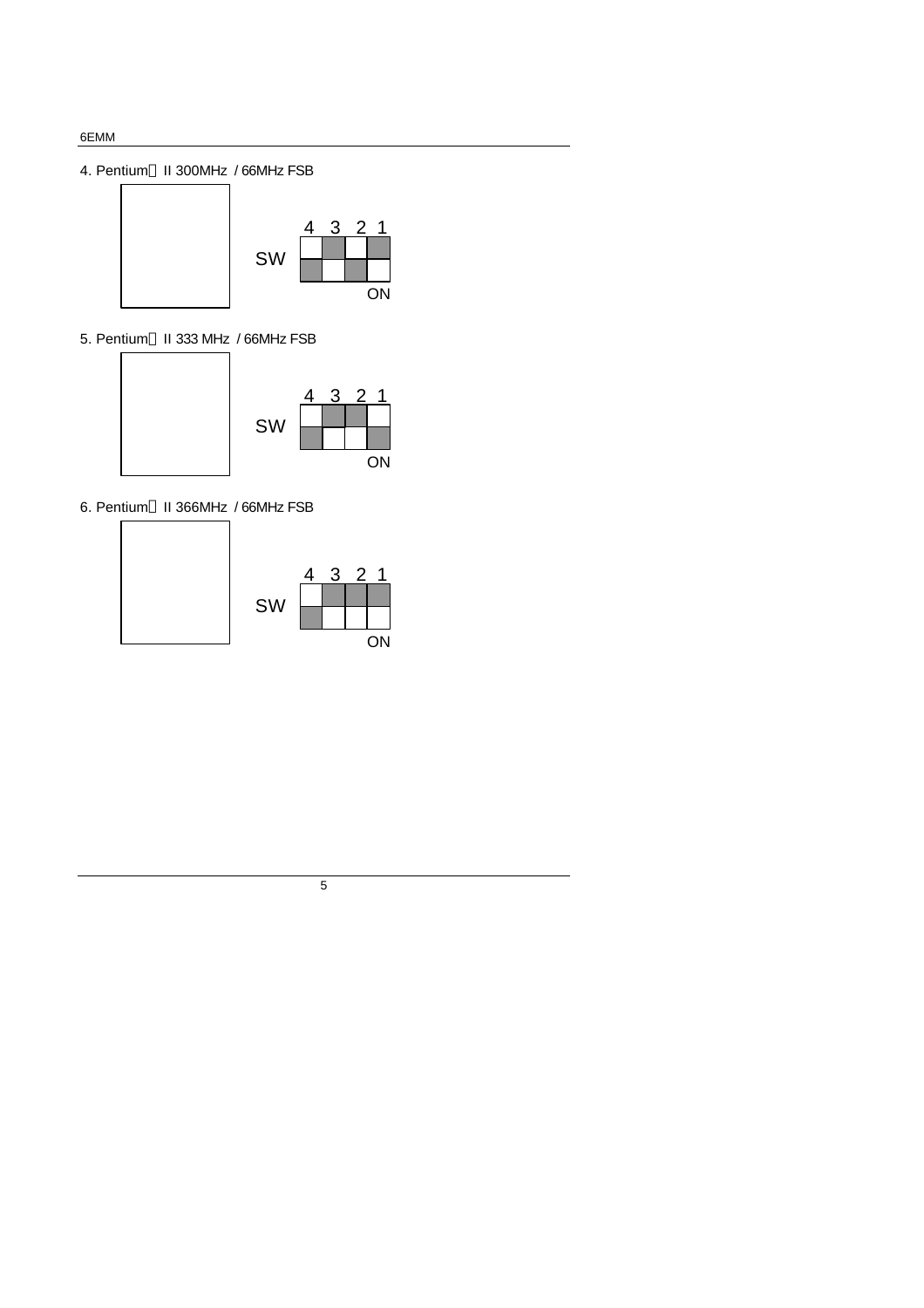### **II. Jumper setting :**

GN : Green Function Switch



GD : Green Function LED

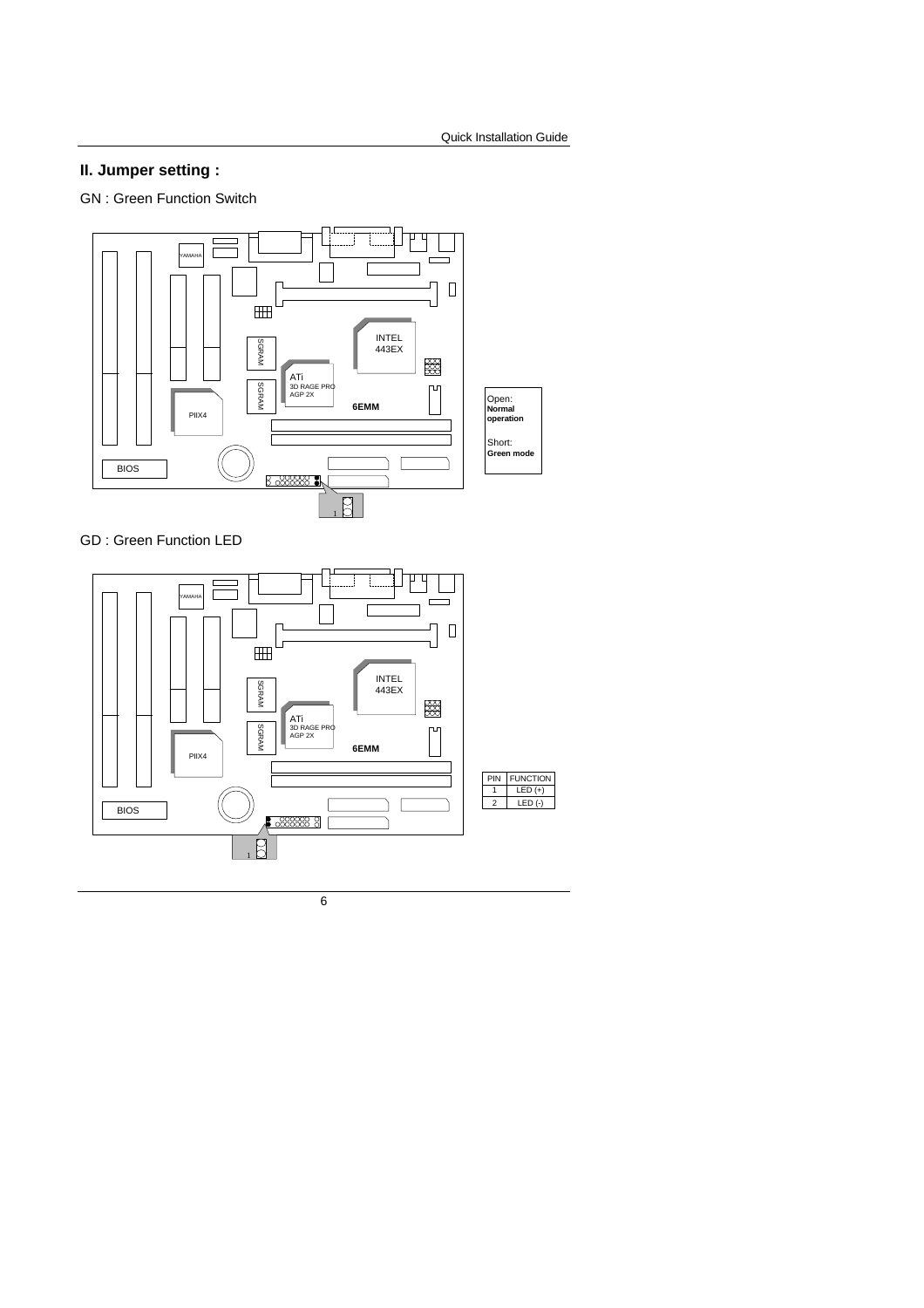### HD : IDE Hard Disk Active LED



SPKR : Speaker Connector

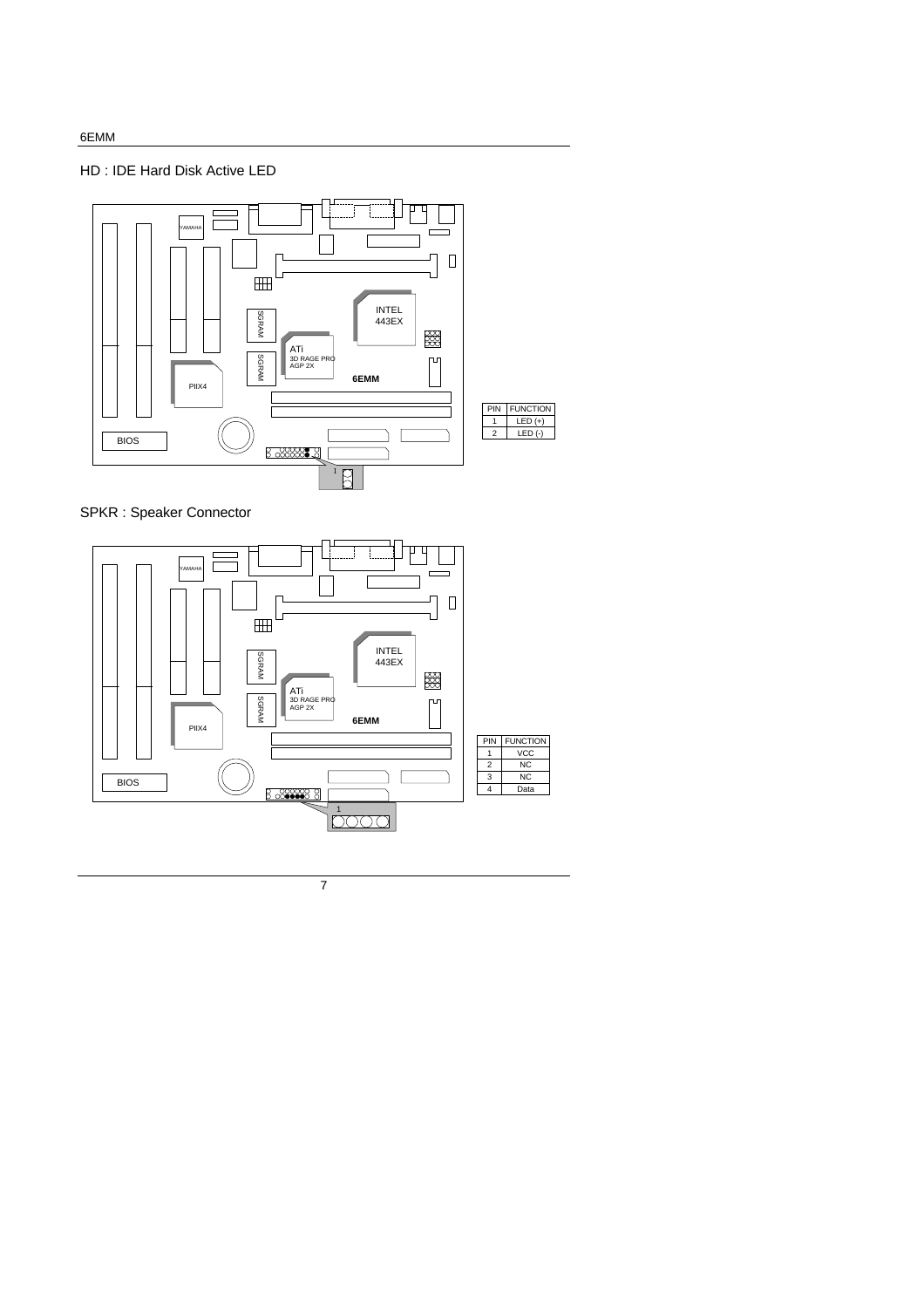### RES : Reset Switch



PWR : Power LED Connector

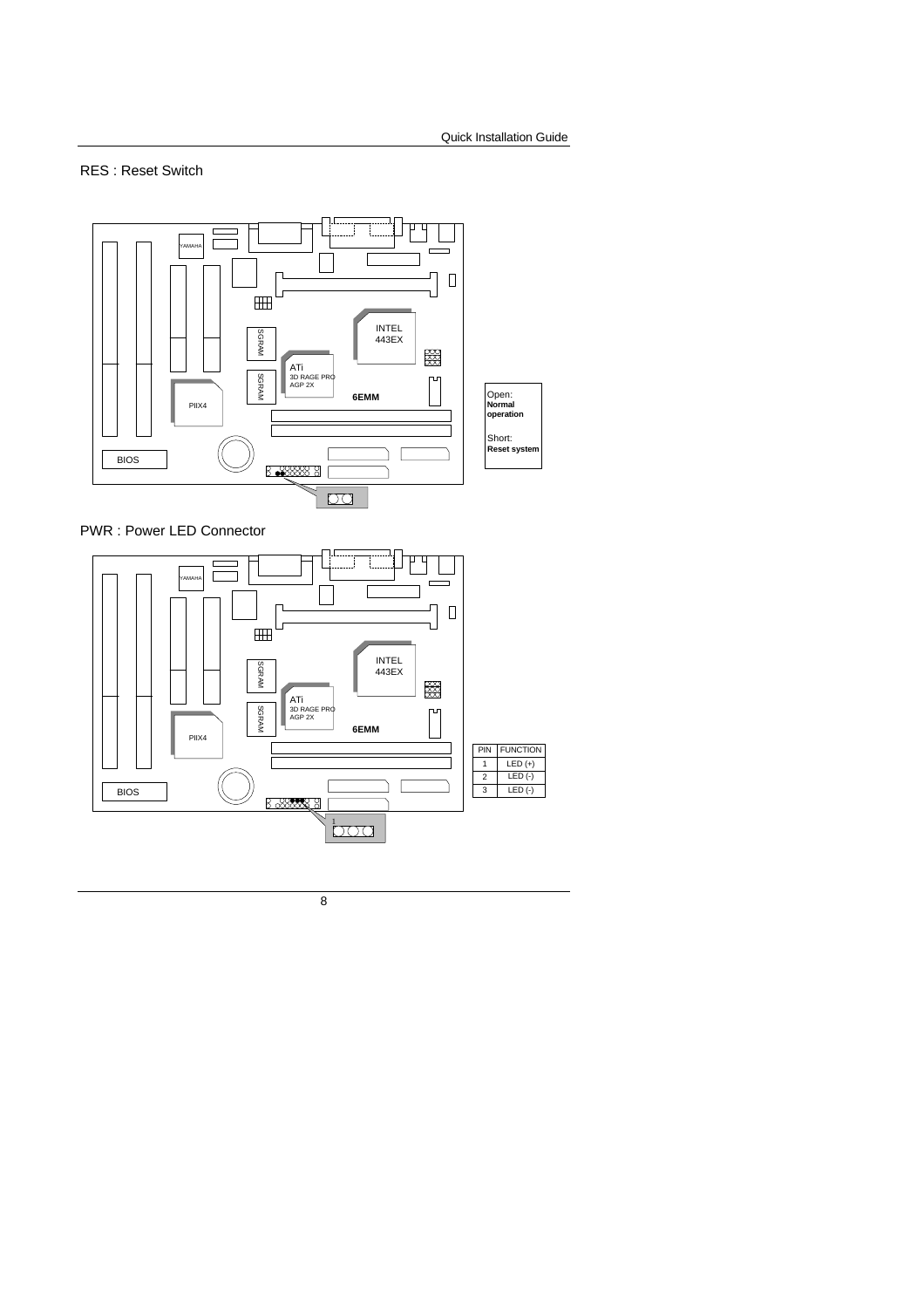### PWR SW : Soft Power Connector



PS/2 Mouse / Keyboard Connector

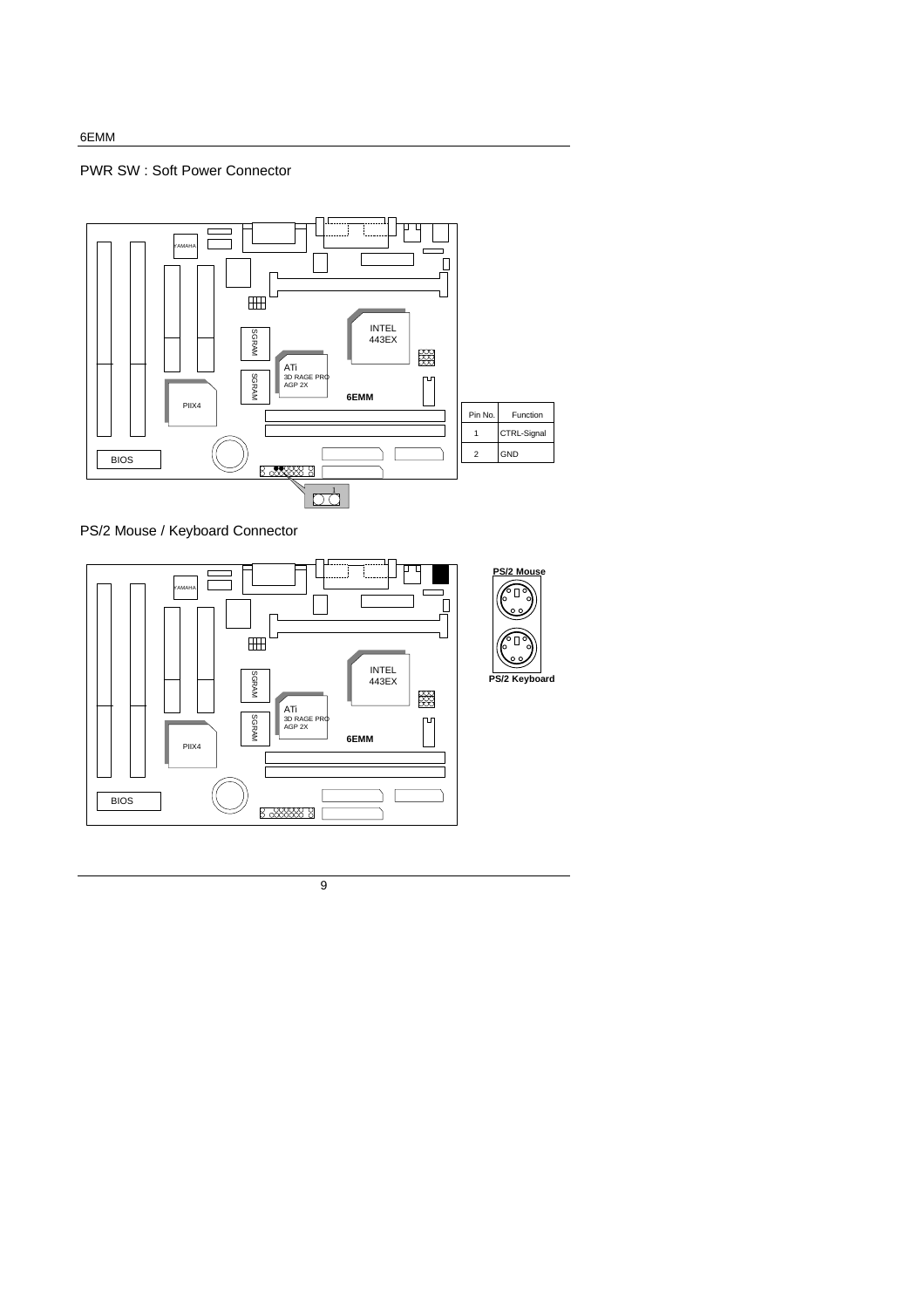### FAN PWR : CPU Cooling Fan Power Connector



### IDE1: For Primary IDE port

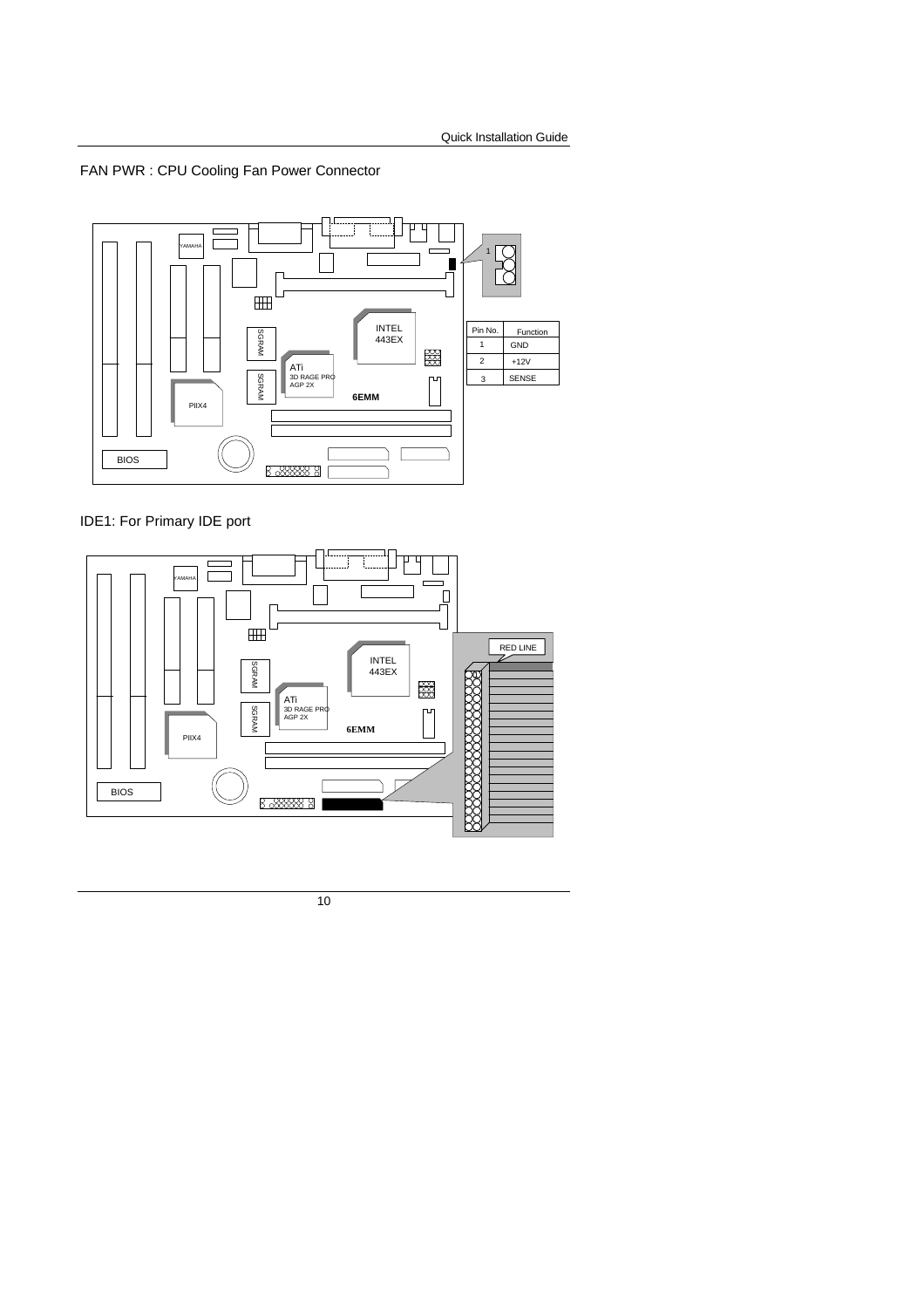IDE2: For Secondary IDE port



FLOPPY : FLOPPY PORT

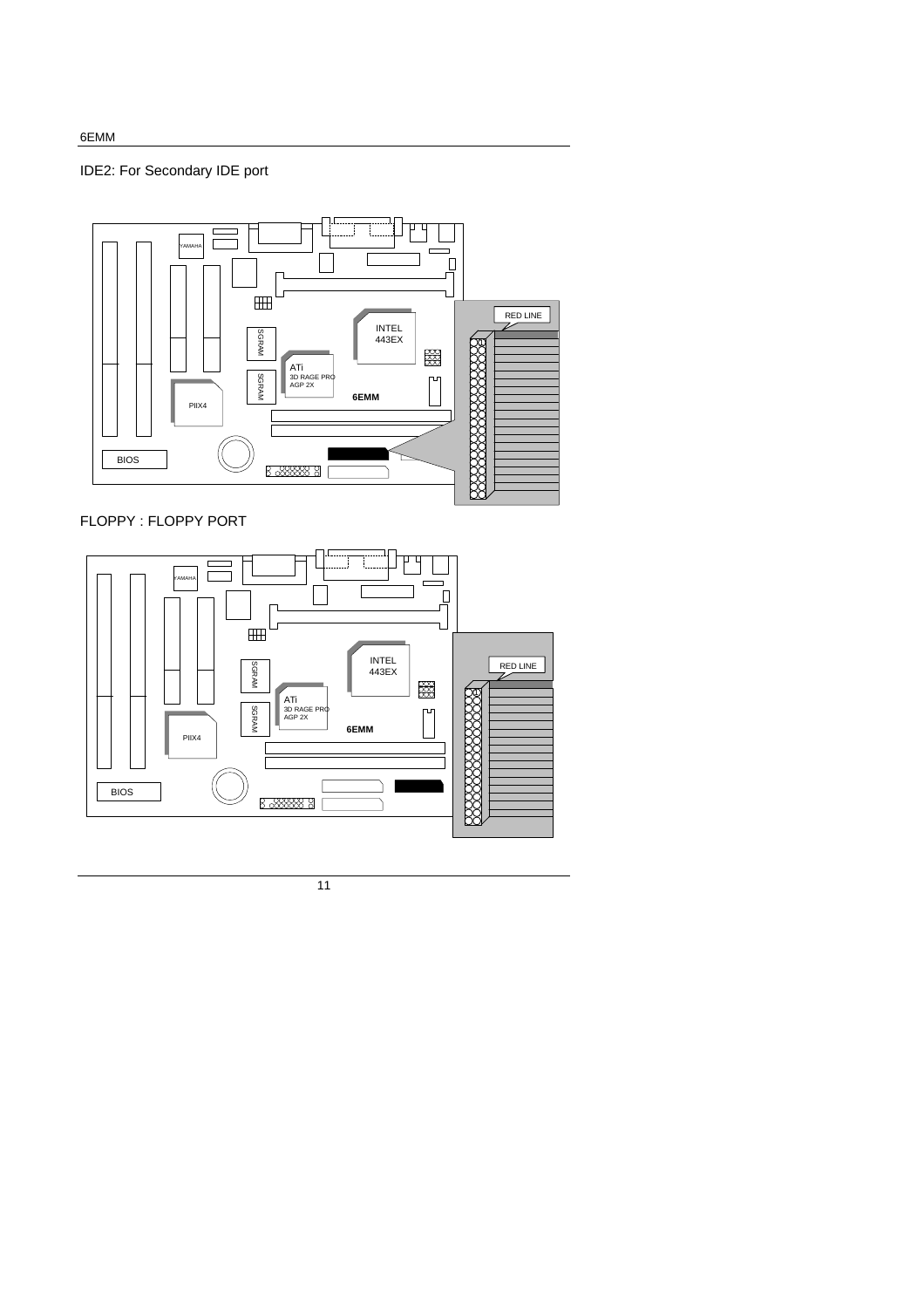LPT PORT / COM A / COM B / VGA PORT



### GAME & AUDIO PORT

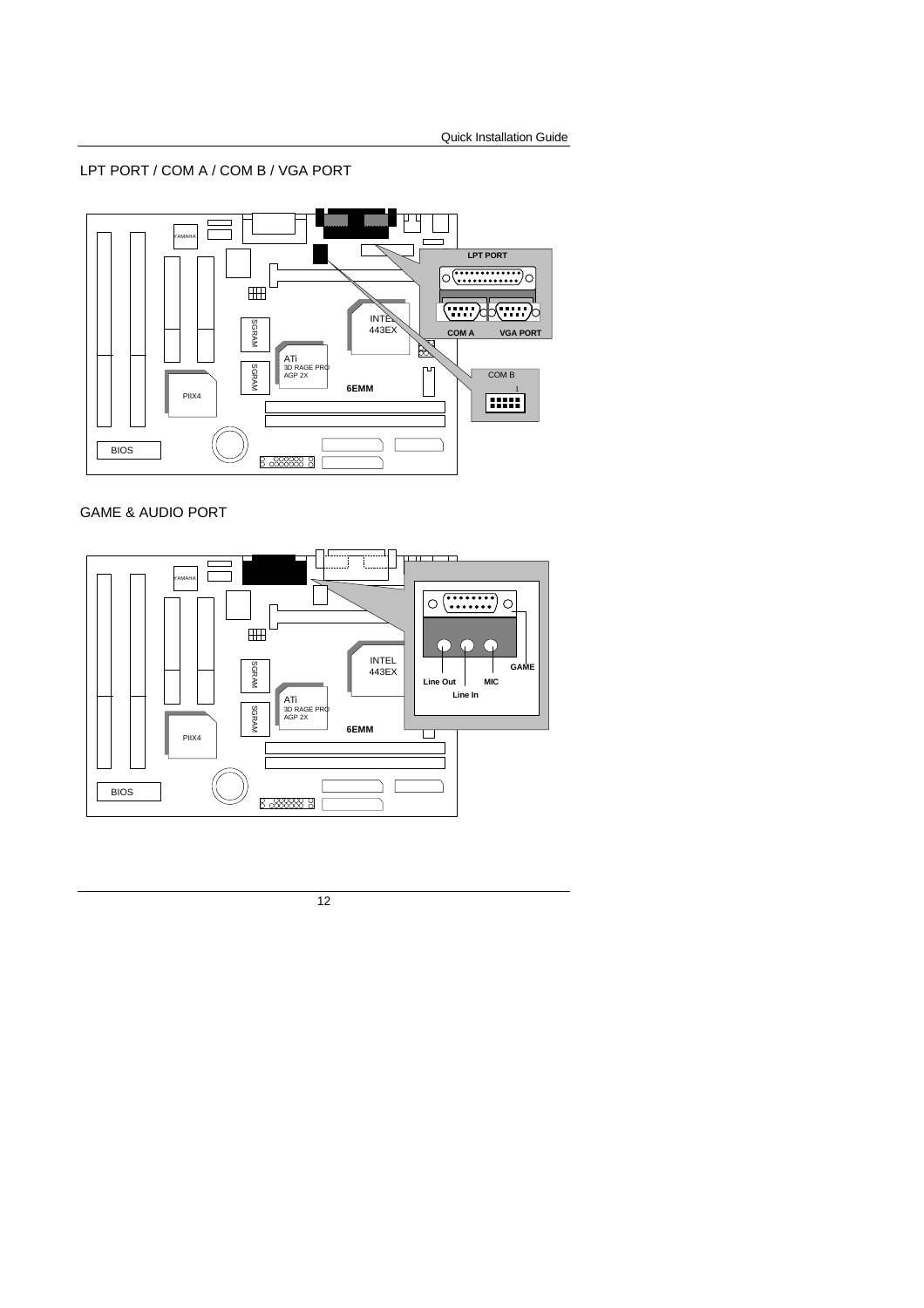### JP1 : Keyboard Power On



### USB: USB Port

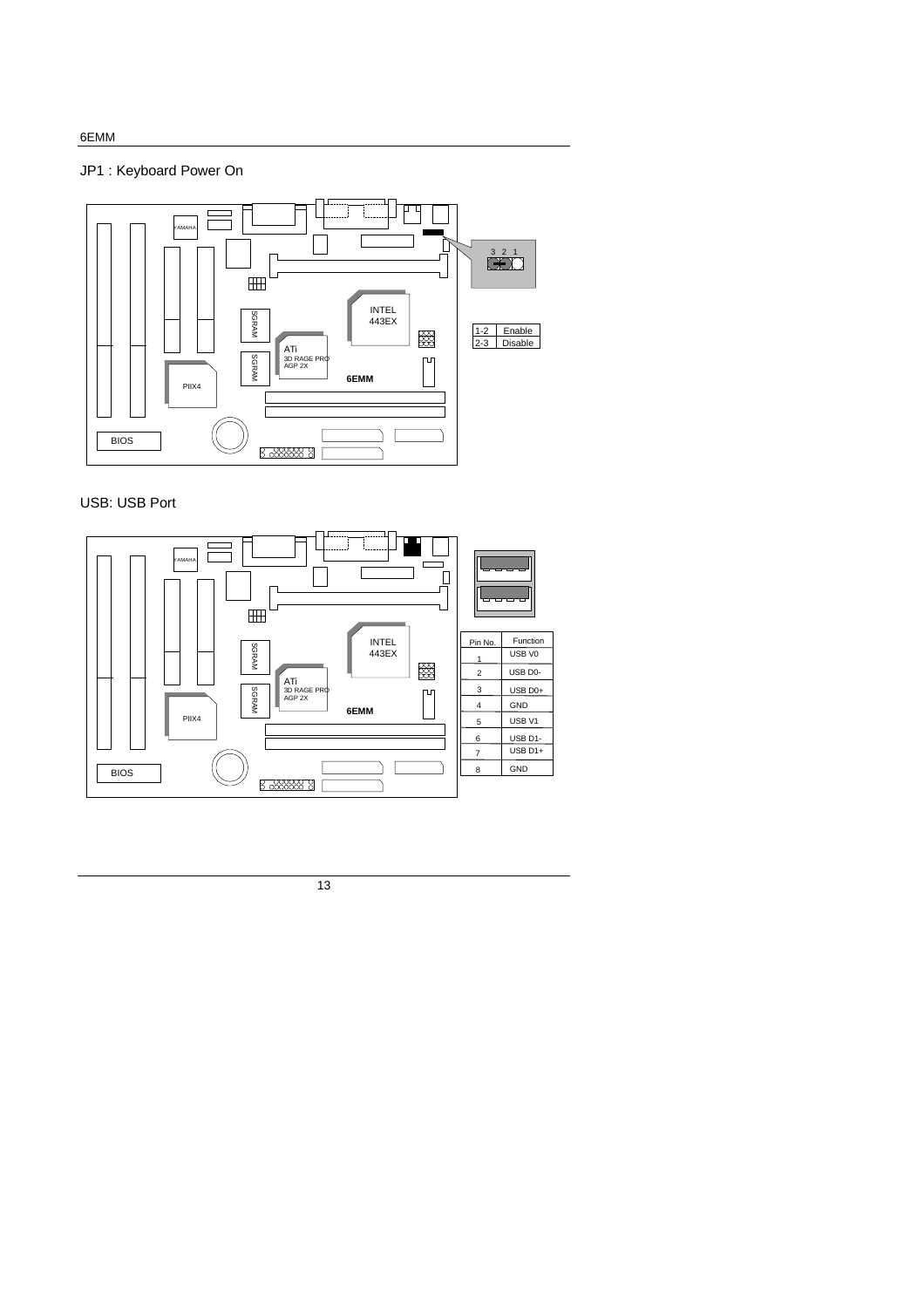### J9: ATX Power Control Selection



J10: Audio Function Selection / JP7: Wake on LAN

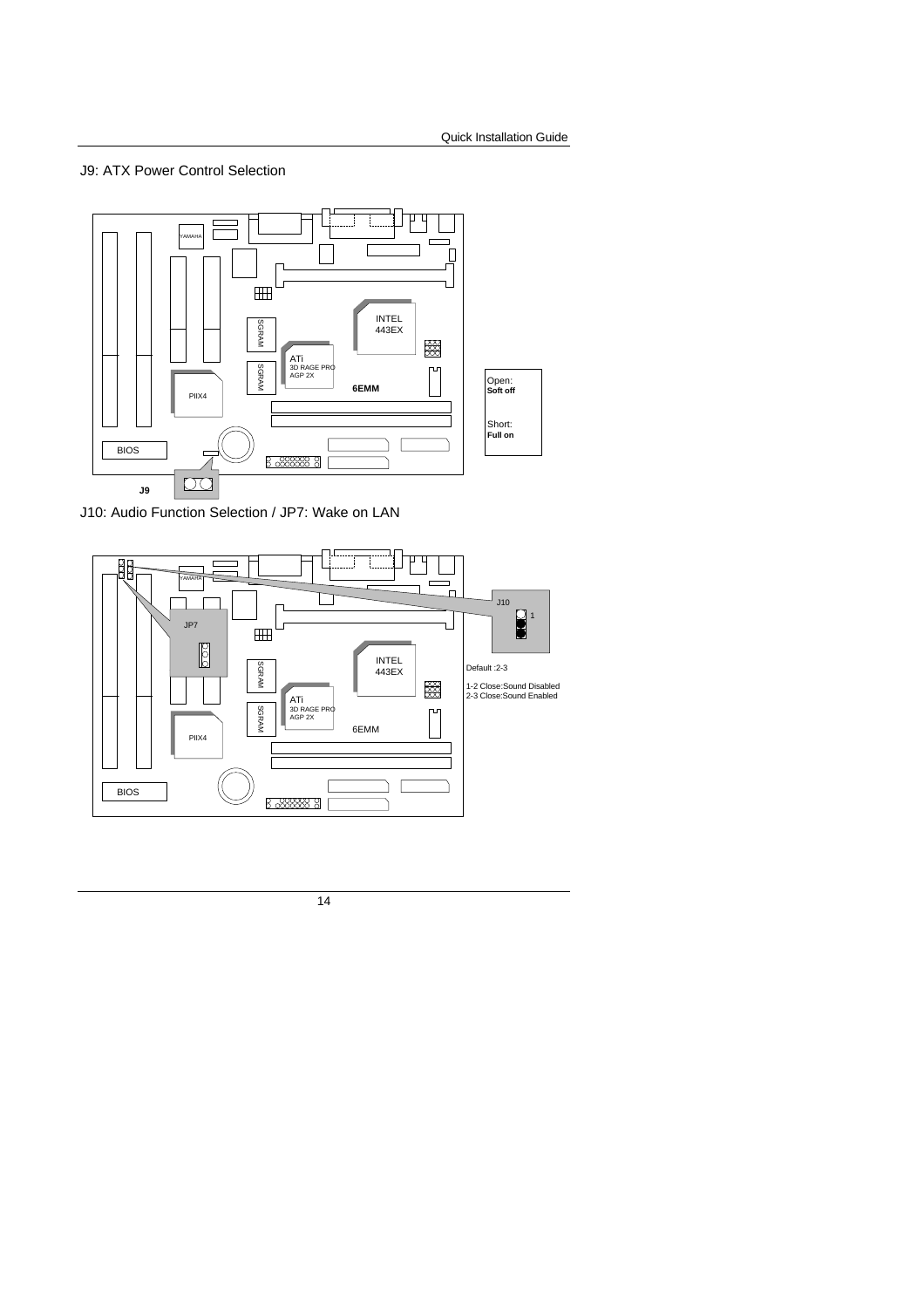### CN6 &JP6:CD Audio Line In



### BAT1:For Battery



- $\bullet$  Danger of explosion if battery is incorrectly replaced.
- $\bullet$  Replace only with the same or equivalent type recommended by the manufacturer.
- MDispose of used batteries according to the manufacturer's instructions.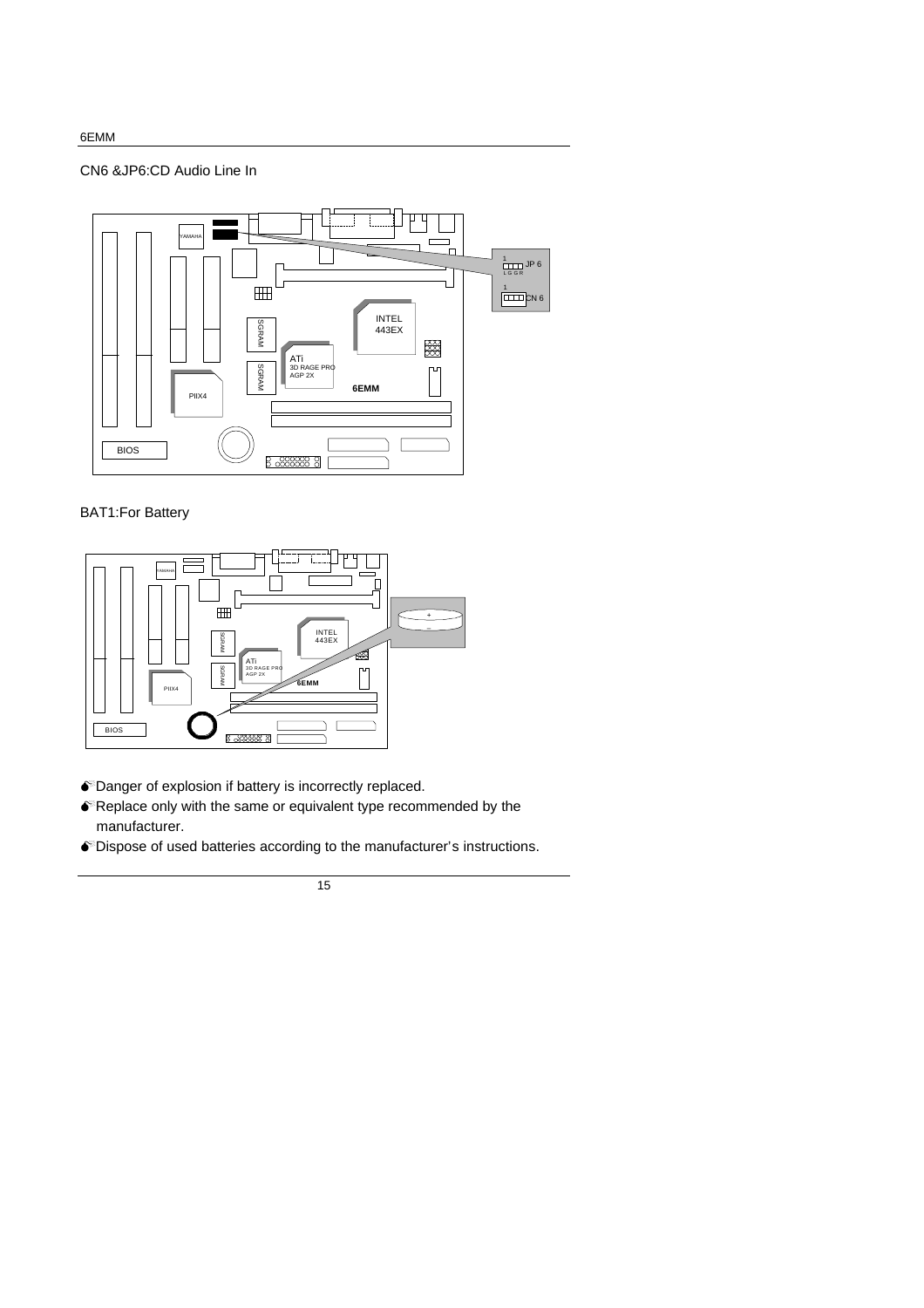### **III. Top Performance Test Setting:**

The following performance data list is the testing results of some popular benchmark testing programs.

Users have to modify the value for each item in chipset features as follow for top performance setting.